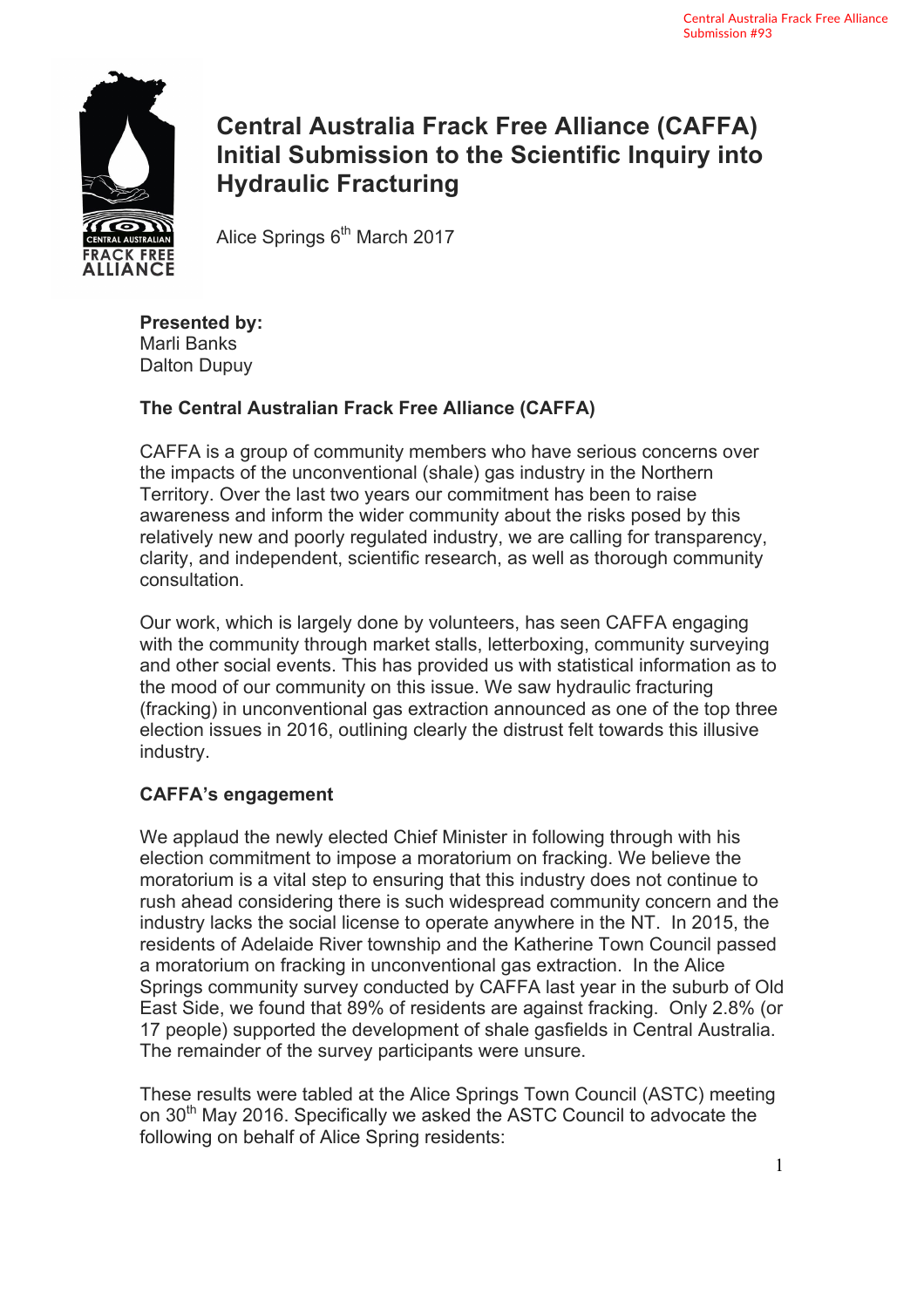1. Call on the NT Government to establish a 'no-go' zone for shale gas fracturing activities through the drinking water aquifer for Alice Springs in the Amadeus Basin.<sup>1</sup>

# **Feedback on the Issues Paper**

We ask that the issues paper is expanded to include a specific section on the question of social licence to operate, and whether the unconventional shale gas fracking industry has that licence in the Northern Territory.

The risks associated with unconventional fracking are unacceptable, and the industry is a direct threat to our way of life now and into the future.

### *1 Assess the scientific evidence to determine the nature and extent of the environmental impacts and risks, including the cumulative impacts and risks, associated with hydraulic fracturing of unconventional reservoirs and the associated activities in the Northern Territory.*

To date, there are no scientific peer-reviewed studies that reflect the risks associated with the onshore gas industry in the NT. The NT is a unique environment, and diverse in flora and fauna. Due to the remoteness and small population much of the NT is lacking in basic base line studies, including but not limited to: ground and surface water, emissions, and geological and fault line mapping. To date there has been inadequate research and a lack of transparency about the potential risks and effects of areas highlighted for exploration. We strongly urge the inquiry to not even consider "best available evidence" as a point of measure as it exposes far too much risk.

Multiple scientific studies show that unconventional wells leak at a rate of greater rate than conventional ones. A study of shale wells in Pennsylvania show that 6.2% of unconventional gas wells have a well-barrier or integrity failure, and that the number of failures increases as the gas wells age<sup>2</sup>. When wells fail, gas and contaminants can find pathways into aquifers and underground water systems. Given that can only refer to the past 20 years for this evidence, clearly the further risks of contamination will increase as the wells age, exposing more risk to our water sources.

 $1$  Council minutes:

http://www.alicesprings.nt.gov.au/sites/default/files/meetings/24.%20TS%20Agenda%20Item %2010.3%20-%20EAC%20Minutes%203%20Oct%202016.pdf

<sup>&</sup>lt;sup>2</sup> Ingraffea, Wells, Santoro and Shonkoff, Published online 2014 Jun 30, Assessment and risk analysis of casing and cement impairment in oil and gas wells in Pennsylvania, 2000– 2012, Proc Natl Acad Sci U S A. 2014 Jul 29; 111(30): 10955–10960.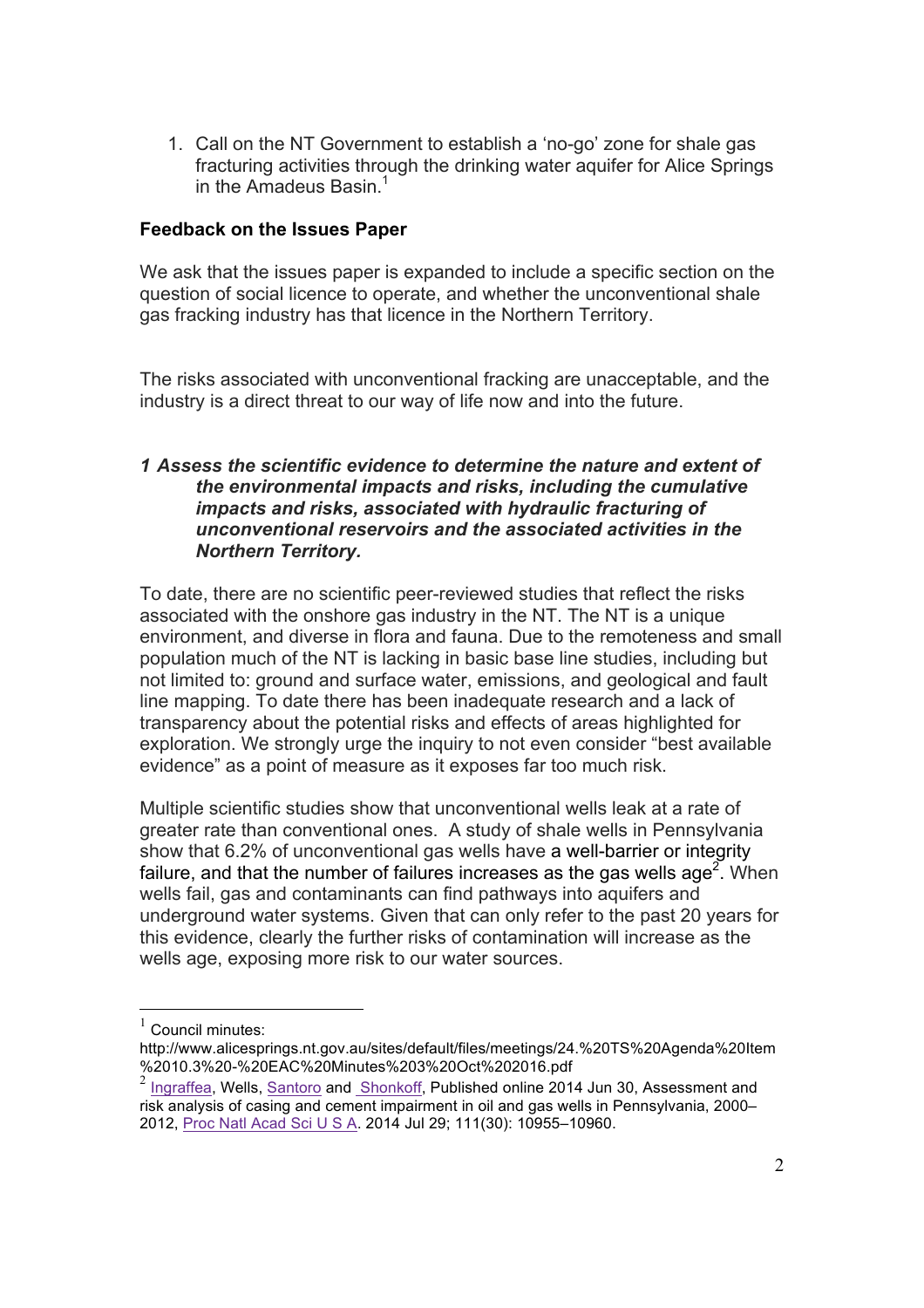At this stage evidence also exists that the geography of the area in which wells are drilled can also impact upon the reliability of the well. Studies have shown that well failure has been up to 8.5 times worse in certain areas and while research hasn't yet been able to pin point exactly why this might be the case, it is suggested that it could be due to complex geological formations and or/history of extensive mining in a given area<sup>3</sup>.

Most well integrity problems are caused by faulty casing and cementing. Steel casing can leak at the connections or corrode from acids. Cement can deteriorate with time too, but leaks also happen when cement shrinks, develops cracks or channels, or is lost into the surrounding rock when applied. If integrity fails, gases and liquids can leak out of the casing or, just as importantly, move into, up, and out of the well through faulty cement between the casing and the rock wall<sup>4</sup>.

Current drilling in Central Australia, is for conventional gas. As previously mentioned, there are currently no NT specific studies that have examined the extent of leaks and fugitive emissions from these existing wells. It is however important to distinguish the current drilling that has taken place from the method of drilling that is the concern of this Inquiry- Hydraulic fracturing for Shale gas. Whilst both methods involve a well travelling through an aquifer, drilling for shale gas requires much higher pressures to retrieve the gas and the impact this pressure could have on well casing over time needs to be considered<sup>5</sup>.

The limited research that does exist into the potential of shale gas in the Northern Territory suggests that up to 12,000 wells could be drilled to extract gas from the Amadeus basin alone<sup>6</sup>. This creates significant potential for well failure and fugitive emissions and poses a real threat to the water supply of Central Australia.

What assurance can be given to communities that rely entirely on clean aquifers that their drinking water will not be contaminated now or into the future? Alice Springs, like many communities in the NT is one of these communities, any risk to our water is clearly unacceptable.

In fact, the Concerned Health Professionals of New York (2015) clearly concluded that fracking threatens drinking water. They wrote that:

**"**Cases of drinking water sources contaminated by drilling and fracking

<sup>&</sup>lt;sup>3</sup> Ingraffea, Wells, Santoro and Shonkoff, Published online 2014 Jun 30, Assessment and risk analysis of casing and cement impairment in oil and gas wells in Pennsylvania, 2000– 2012, Proc Natl Acad Sci U S A. 2014 Jul 29; 111(30): 10955–10960.

 $4$  Jackson, 2014 Jul 29, The integrity of oil and gas wells, Published online 2014 Jul 9. doi: 10.1073/pnas.1410786111

<sup>5</sup> https://www.csiro.au/en/Research/Energy/Hydraulic-fracturing/What-is-unconventional-gas

<sup>6</sup> Frogtech. Jan 2013, Potential Geological Risks Associated with Shale Gas Production in Australia. Project Code AAS801.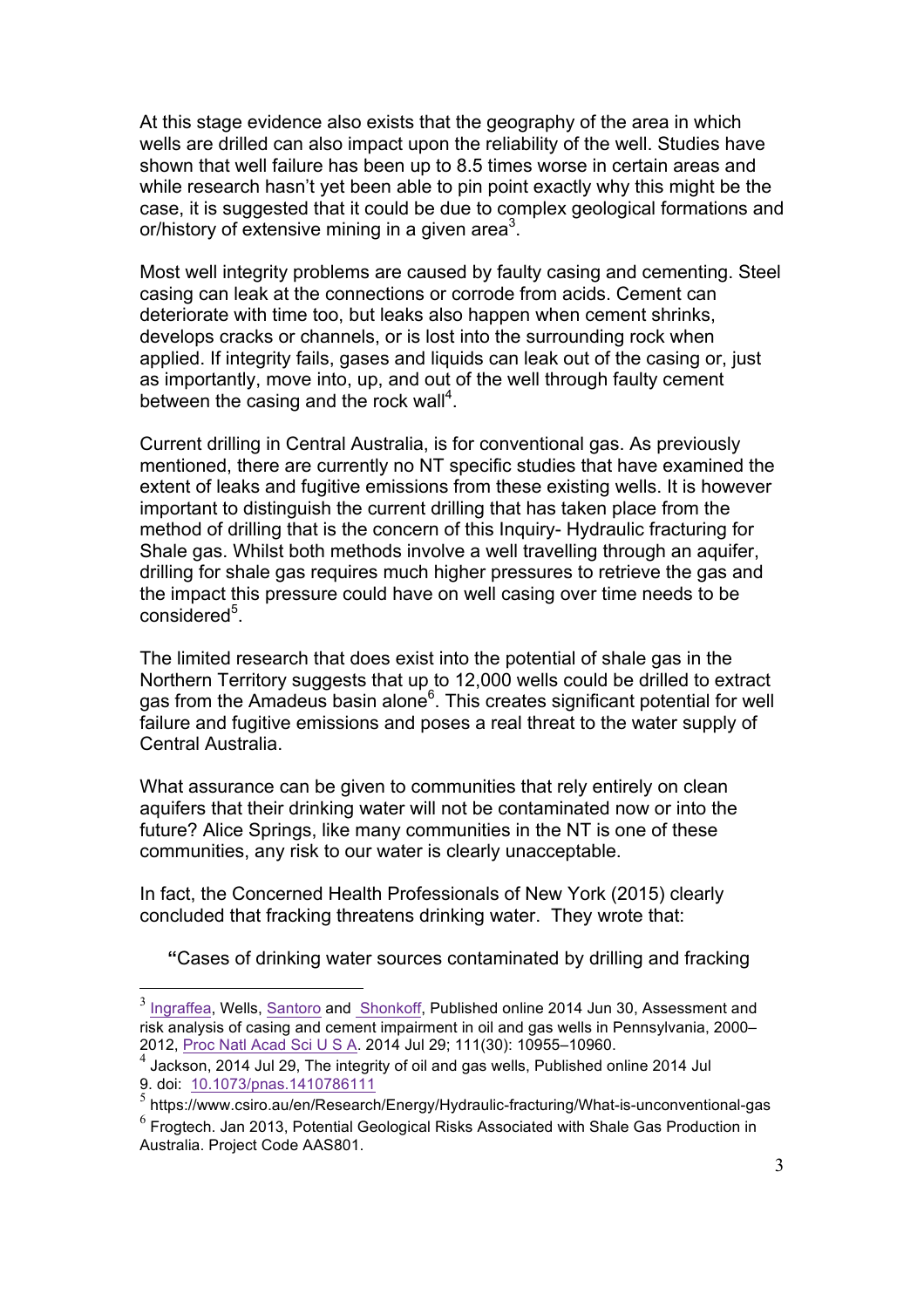activities, as well as associated waste disposal, are now proven. The U.S. Environmental Protection Agency's (EPA) assessment of fracking impacts on drinking water resources confirmed specific instances of water contamination caused by drilling and fracking- related activities and identified the various pathways by which this contamination has occurred. According to the EPA, documented cases of drinking water contamination have resulted from spills of fracking fluid and fracking wastewater; discharge of fracking waste into rivers and streams; and underground migration of fracking chemicals, including gas, into drinking water wells. Independently, researchers working in Texas found 19 different frackingrelated contaminants—including cancer-causing benzene—in hundreds of drinking water samples collected from the aquifer above the heavily drilled Barnett Shale, thereby documenting widespread water contamination. In Pennsylvania, a solvent used in fracking fluid was found in drinking water wells near drilling and fracking operations known to have well casing problems. In California, state regulators admitted that they had mistakenly allowed oil companies to inject drilling wastewater into aquifers containing clean, potable water.<sup>78910</sup>

The fact that the use of fracking in unconventional gas extraction has been permitted while there is no independent scientific evidence to determine the nature and extent of the environmental impacts and risks in the Northern Territory is a key concern of CAFFA members and supporters.

To date we as a community group have been unable to access base line water studies for the Alice Springs and surrounding regions. This information should be publically accessible to all.

### *2 Advise on the nature of any knowledge gaps and additional work or research that is required to make the determination in Item 1, including a program for how such work or research should be*

 $7$  California Department of Conservation, Division of Oil, Gas, and Geothermal Resources (2015, July 1). Analysis of Oil and Gas Well Stimulation Treatments in California, Volume II. Retrieved from http://www.conservation.ca.gov/dog/SB4DEIR/Pages/SB4 DEIR TOC.aspx

<sup>8</sup> Hildenbrand, Z. L., Carlton, D. D., Fontenot, B. E., Meik, J. M., Walton, J.L., Taylor, J. T., .. .Schug, K.A. (2015) A comprehensive analysis of groundwater quality in the Barnett Shale region. Environmental Science & Technology, 49(13), 8254-62. doi: 10.1021/acs.est.5b01526

 $9$  U.S. EPA. (2015). Assessment of the potential impacts of hydraulic fracturing for oil and gas on drinking water resources (External review draft). U.S. Environmental Protection Agency, Washington, DC, EPA/600/R-15/047, 2015. Retrieved from http://cfpub.epa.gov/ncea/hfstudy/recordisplay.cfm?deid=244651

 $\frac{10}{10}$  Llewellyn G. T., Dorman, F, Westland, J. L., Yoxtheimer, D., Grieve, P. Sowers, T., ... Brantley, S. L. (2015). Evaluating a groundwater supply contamination incident attributed to Marcellus Shale gas development. Proceedings of the National Academies of Science, 112, 6325-30. doi: 10.1073/pnas.1420279112/-/DCSupplemental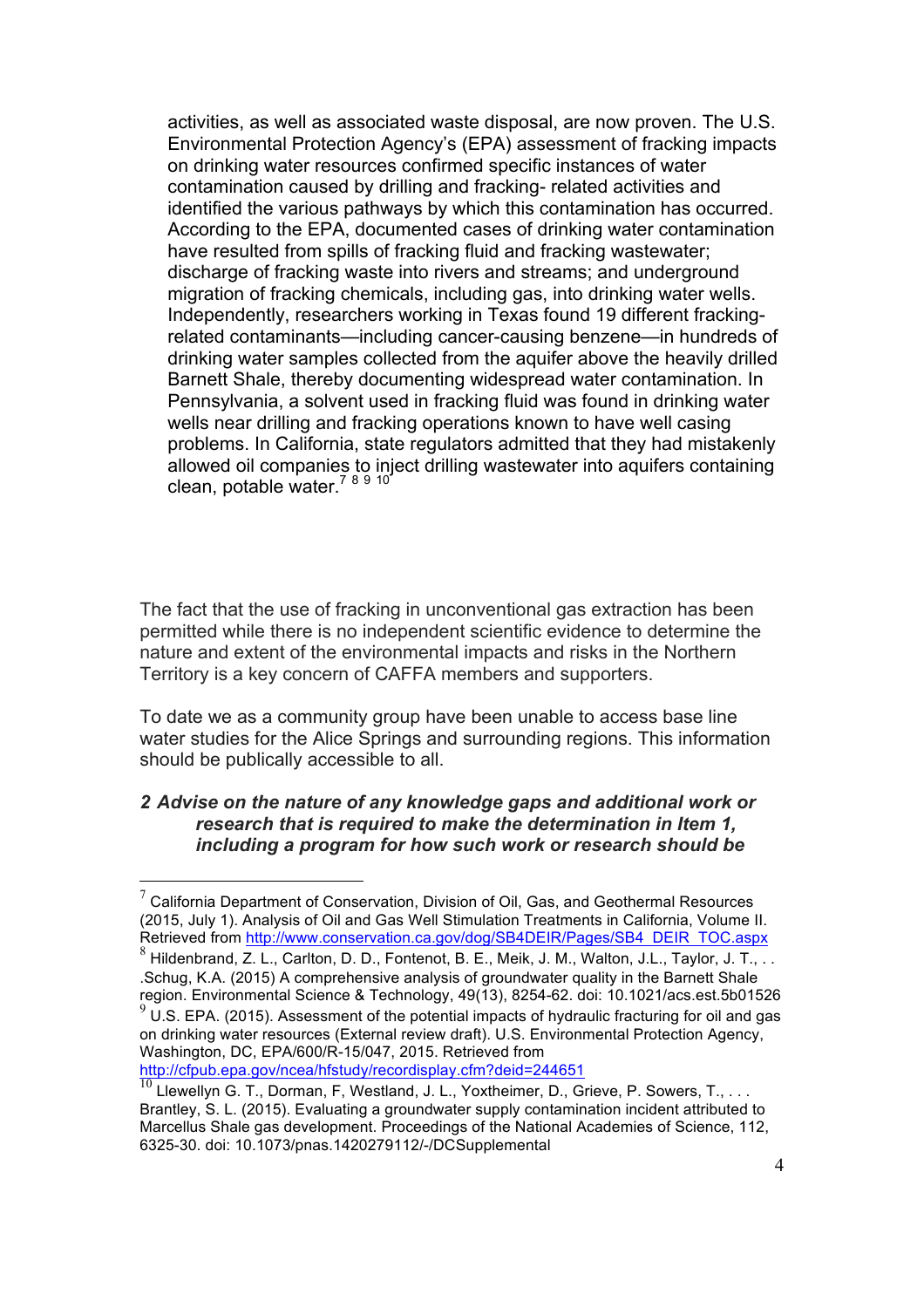*prioritised and implemented, that includes (but is not limited to):*

- *a baseline surface water and groundwater studies*
- *b baseline fugitive emissions data*
- *c geological and fault line mapping*
- *d focus areas for baseline health impact assessment.*

As already stated, there are inadequate scientific peer-reviewed studies that reflect the risks associated with the onshore gas industry in the NT, and therefore the knowledge gaps are on all above listed studies and assessment. Until relevant information is published and peer reviewed, this industry cannot be permitted. This is not a strategy to delay drilling from taking place. The research that does exist indicates that there are many risks as a result of hydraulic fracturing. Until research is adequate in assessing those risks specifically for the case of the NT, it is unsafe to proceed with any drilling.

All works outlined need to be addressed transparently and without pressures to produce documents within unrealistic time frames. The NT is a diverse place, and weather patterns vary year-to-year, decade-to–decade. Any study needs to factor in data that ranges across decades to account for the "once in a life time wet" that we have just seen flood much of the NT and cut off many communities from basic supplies. When a singular source of water can be affected by hydraulic fracturing the risk to the water users escalates dramatically. Studies must also include impacts to threatened species.

The unconventional gas industry poses one of the biggest risks to the future of this planet. It must be stated that all bores and pipelines fail at sometime, and there are alarmingly high levels of shale gas leakages in the United States and "methane is 84 times more potent than carbon dioxide over a 20 year time scale".<sup>11</sup>

The National Pollutants Inventory shows a large increase in air pollution for Kenya Processing Plant and compressor stations near Tara, QLD.

72,000 tonnes of formaldehyde 1,300 tonnes of nitrous oxides 1000 tonnes of carbon monoxide 180 tonnes of volatile organic compounds Dangerous dust particles (particular matter) increased to 1,113,000 kg (from 5,400 in 2013-14)

This is just one source of emissions in the Queensland gasfields. The air pollution from a shale gasfield compared to a coal seam gasfield is similar, and several scientific papers on shale gasfields have documented serious health impacts.

<sup>11</sup> https://www.edf.org/methane-other-important-greenhouse-gas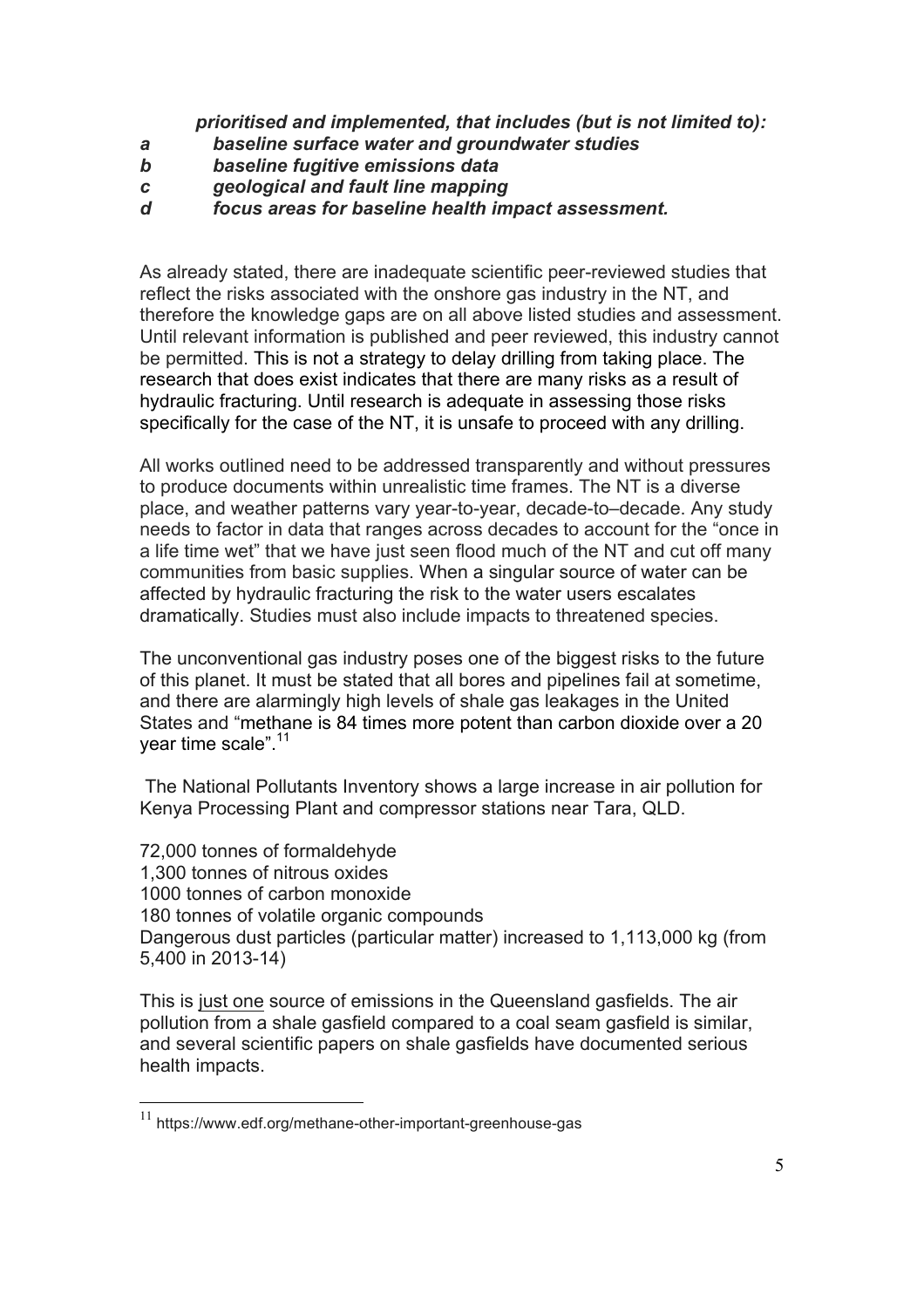While the industry is in the process of being mapped by NASA, it is imperative that this highly polluting industry does not go ahead in the NT, further contributing to climate change on a massive scale. The scale of the shale deposits being measured in the NT would require tens of thousands of shale gas wells, and large scale associated infrastructure. US research shows that about 40% of oil and gas wells are likely to be leaking methane into the atmosphere<sup>12</sup>. NASA shows measurable methane leaks over gasfields<sup>13</sup>. Within the first 10 years from the industry reaching production phase in the NT, we could see thousands of wells and infrastructure leaking methane into the environment, further distancing ourselves from any hope of curbing climate change.

That being said, this inquiry must take a holistic approach. From the underground pressurised chemical extraction to the end user including all the processes, by products, waste and side effects, need to be considered. Atmospheric pollution from burning fossil fuels is also a part of the gas industry and therefore it is vital that this aspect is included as part of the investigation and findings.

As for gas wells there is little evidence in the NT on hydraulic fracturing as a process of gas mining. There were three gas wells targeting unconventional gas in the Southern Georgina basin drilled and attempted for hydraulic fracturing in 2011/12: MacIntyre-2H, Owen-3H and Baldwin-2Hst1.

According to a Petrofrontier operational update in 2012, "During the hydraulic stimulation program of the Baldwin-2Hst1 well, a shallow casing failure occurred and as a result, PetroFrontier was unable to complete the program."<sup>14</sup>

From NT Government wrote on the matter:

In 2012, Petrofrontier re-entered the Baldwin-2HST1 well to perform hydraulic fracturing (after obtaining approval from NTDME). At the beginning of the hydraulic fracturing, during pumping, the frac water leaked from 5-1/2" casing (but was contained in the well within the next layer of larger diameter casing). It was a well integrity issue.<sup>15</sup>

A hydraulic stimulation was performed on another well, MacIntyre-2H, however, after recovering approximately one-third of the hydraulic stimulation fluid, traces of biogenic hydrogen sulfide gas, produced from organisms in the completion fluid, were detected and the well had to be suspended.

<sup>12</sup> http://www.news.cornell.edu/stories/2014/06/four-10-wells-forecast-fail-northeastern-pa

<sup>13</sup> http://earthobservatory.nasa.gov/Features/MethaneMatters/

<sup>14</sup> http://www.barakaenergy.com.au/pdfs/2012-10-15-

<sup>012917</sup>Confirmation\_of\_Oil\_in\_the\_Southern\_Georgina\_Basin\_15Oct2012.pdf

<sup>&</sup>lt;sup>15</sup> https://frackinginquiry.nt.gov.au/information/other-australian-inquiries/2014-northernterritory-inquiry-terms-of-reference/?a=389138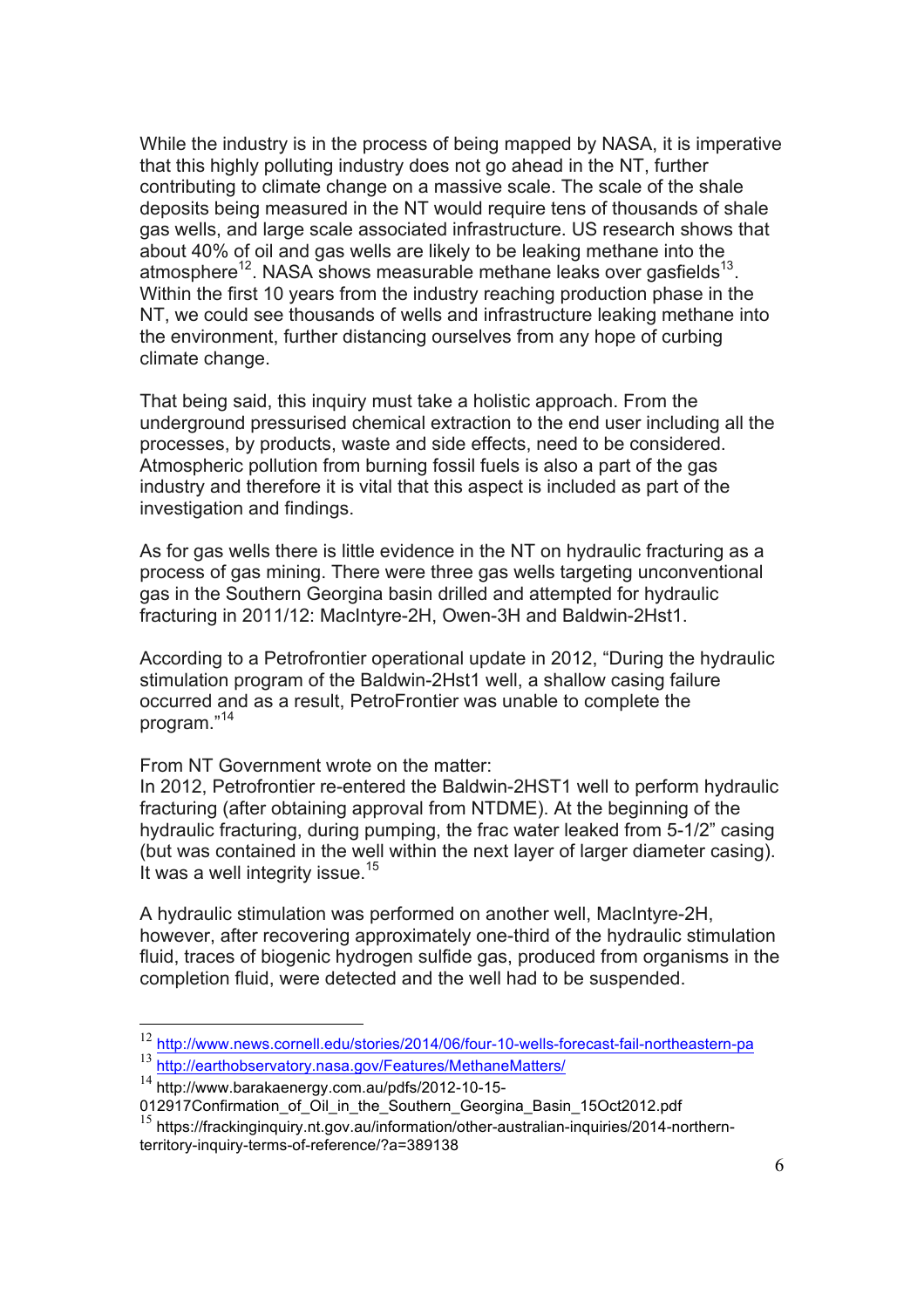In 2014, Statoil, the joint venture partner, submitted application for abandonment of these wells. To our knowledge, there has been no ongoing monitoring of these abandoned wells for water quality, methane leaks, or other pollutants.

The unconventional gas fields in the NT, for example the Mereenie Gas Fields, that although are a conventional source of gas, may provide some evidence of leakages, industrial practices and side effects. The pipeline that transports gas from the Mereenie field to Darwin may show evidence of its durability and leakage rates that would inform this investigation. If there is no evidence then the research needs to be conducted before a sound decision can be made. Findings from such research need to be transparent and available to the public.

There is evidence from other parts of the world and other jurisdictions in Australia of unconventional shale gas mining. There are hundreds of peer reviewed reports into shale gas development impacts. The documentation that is available may provide some empirical data, however it is not site nor even field specific, therefore scientific evidence cannot be seen as complete, reliable or relevant. A publicly funded, publicly available research project of all unconventional gas bores is required for definitive findings.

# *3 For every environmental risk and impact that is identified in Item 1, advise the level of environmental impact and risk that would be considered acceptable in the Northern Territory context.*

As we have 100% reliance on aquifers to live in the arid region of Central Australia, there is no acceptable risk worth taking and therefore this industry must be banned from entering the NT.

# *4 For every environmental risk and impact that is identified in Item 1:*

*a describe methods, standards or strategies that can be used to reduce the impact or risk*

*b advise whether such methods, standards or strategies can effectively and efficiently reduce the impact or risk to the levels described in Item 3.*

We are responding to points 3 and 4 together as we firmly believe that there are no acceptable environmental impacts or risks. We are not willing to accept any risks to our water supply and aquifers, or an industry that assuredly risks contributing to climate change.

Gas was once seen as a "cleaner fuel", one that could help the world economy transition from its reliance on coal and oil to the zero-carbon economy required to prevent dangerous climate change. But those days are over. It is simply too late. After 25 years of global inaction the climate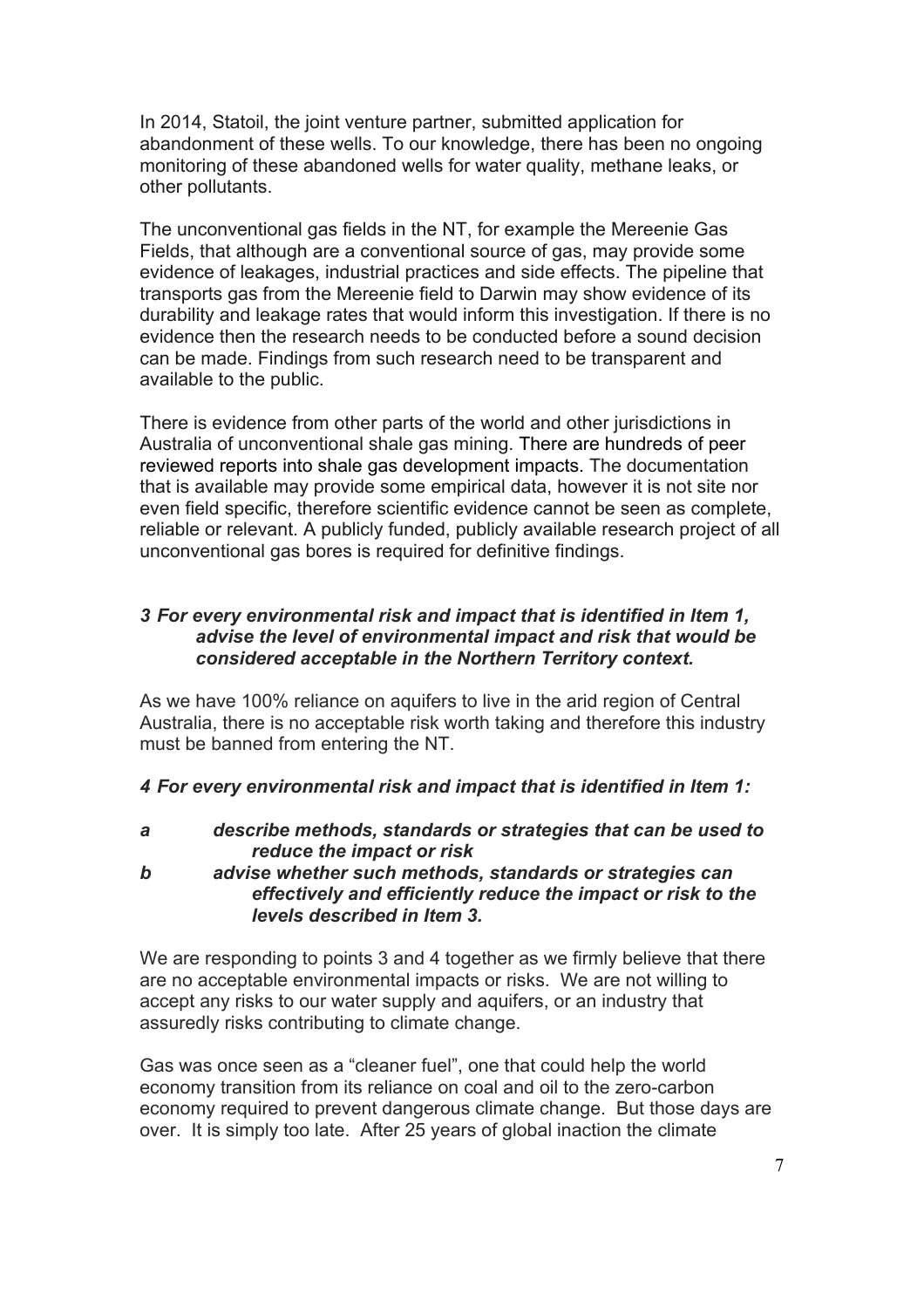science makes clear that there is no longer the time for a halfway house like gas.

Not only is the gas industry too late, it is now too dirty. In addition to pumping harmful chemicals into the ground, the process of fracking can release naturally occurring substances such as lead, mercury and uranium into the surrounding soil and water. The fracking chemicals and sand also help to keep the newly created fissures open so the methane gas can leak out. The process ensures that fracking wells capture a far smaller proportion of the gas that comes to the surface than is captured by "conventional" wells. And a tonne of methane is 20 times more potent as a source of global warming than a tonne of carbon dioxide.

Despite a decade of widespread fracking in unconventional gas extraction in Australia, no comprehensive analysis of the extent that these "fugitive emissions" seep through the soil and water and into the atmosphere has been published. Evidence that we draw upon is from other countries and jurisdictions and does not take into the unique virgin landscape that is the Northern Territory. The Australian government has chosen to estimate the level of fugitive emissions from fracked wells based on the assumption that the level of fugitive emissions from conventional gas wells in the United States. Where actual measurements have been taken of the fugitive emissions from unconventional gas wells in the US, the figures have been up to 25 times higher than the assumed figures used in Australia's national inventory of greenhouse gas emissions. The Australian government and the Australian gas industry continue to assume that fugitive emissions from fracking in unconventional gas extraction are low rather than collect evidence to the contrary.<sup>16</sup>

We repeat that we strongly believe there are no risks worth jeopardising our water and that we do not support an industry that blindly risks dangerous levels of climate change.

### *5 Identify any scientific, technical, policy or regulatory requirements or resources that are in addition to the reforms being implemented through the existing environmental reform process that are necessary to reduce environmental risks and impacts associated with the hydraulic fracturing of unconventional reservoirs to acceptable levels.*

Due to the impact on climate change and risk to water aquifers this industry must not be allowed. This most extreme measure to continue and expand the use of fossil fuels for generating electricity and production of various products like fertiliser is demonstrably against the renewable targets established in the

<sup>16</sup> Sourced from the article, "Feeding the Beast" by Richard Denniss in *The Monthly*, November 2016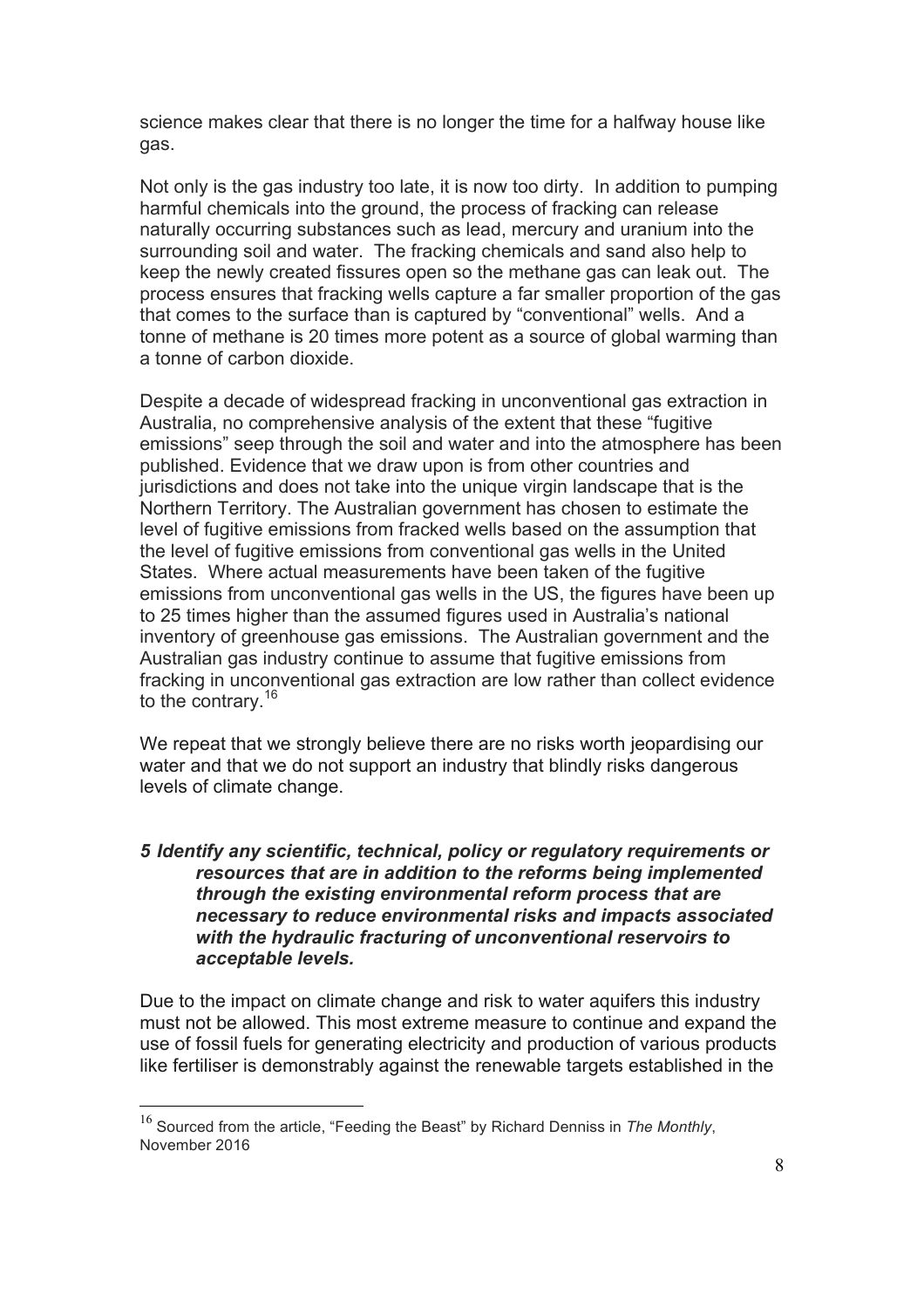Paris Accord. Expanding and mining more and more extreme and difficult to extract methane gas will continue to warm the planet and produce discharges affecting watercourses and the oceans.

The mining history in NT and the somewhat cavalier responses to mine rehabilitation, air and water contamination may also be considered (in the absence of gas field data) as indicators of the gas and mining industry's attitude and commitment to the environment. They have in many cases left the sites rehabilitated. Even in highly regulated circumstances in the NT's mining history, there have been serious breaches and accidents. This is related industry data that may inform the consultation for expectations of gas  $miners<sup>17</sup>$ .

# *6 Identify priority areas for no go zones.*

We call for a complete ban on unconventional fracking in the NT, and ask that all aquifers in the NT be put off-limits. In an arid environment, water access is essential for all life. Hydraulic fracturing processes, particularly for shale gas extraction, use very large amounts of water and thereby compete with existing community water needs. Alice Springs has a limited water supply that we draw from them Amadeus Basin. The water drawn from the Amadeus Basin Aquifers is estimated to be between 10 000 to 30 000 years old and contemporary recharge is minimal in the context of the resource. This water resource is therefore considered a non-renewable water resource. <sup>18</sup>

With expectations of expanding inland populations and extending agriculture this estimate will tighten putting pressure on communities, we cannot risk contamination or drainage in order to meet the fracking industry processes.

The aquifers of the region are dynamic systems in which characteristics such as storage volumes, flow rates, yields and water quality vary over time, within a range of possible values.

At this stage knowledge about groundwater dependent ecosystems also remains limited, and there is uncertainty about which ecosystems are groundwater dependent, how much water is needed to maintain groundwater dependent ecosystems, or how sensitive they may be to changes in water quality or availability.

# **Conclusion**

To conclude, then, we, the members of CAFFA, are seriously concerned that

 <sup>17</sup> http://www.abc.net.au/radionational/programs/backgroundbriefing/the-race-to-avertdisaster-at-the-nts-mcarthur-river-mine/7159504

 $18$  Alice Springs Water Allocation Plan 2016:

https://denr.nt.gov.au/ data/assets/pdf file/0020/271415/alice-springs-water-allocationplan2016.pdf